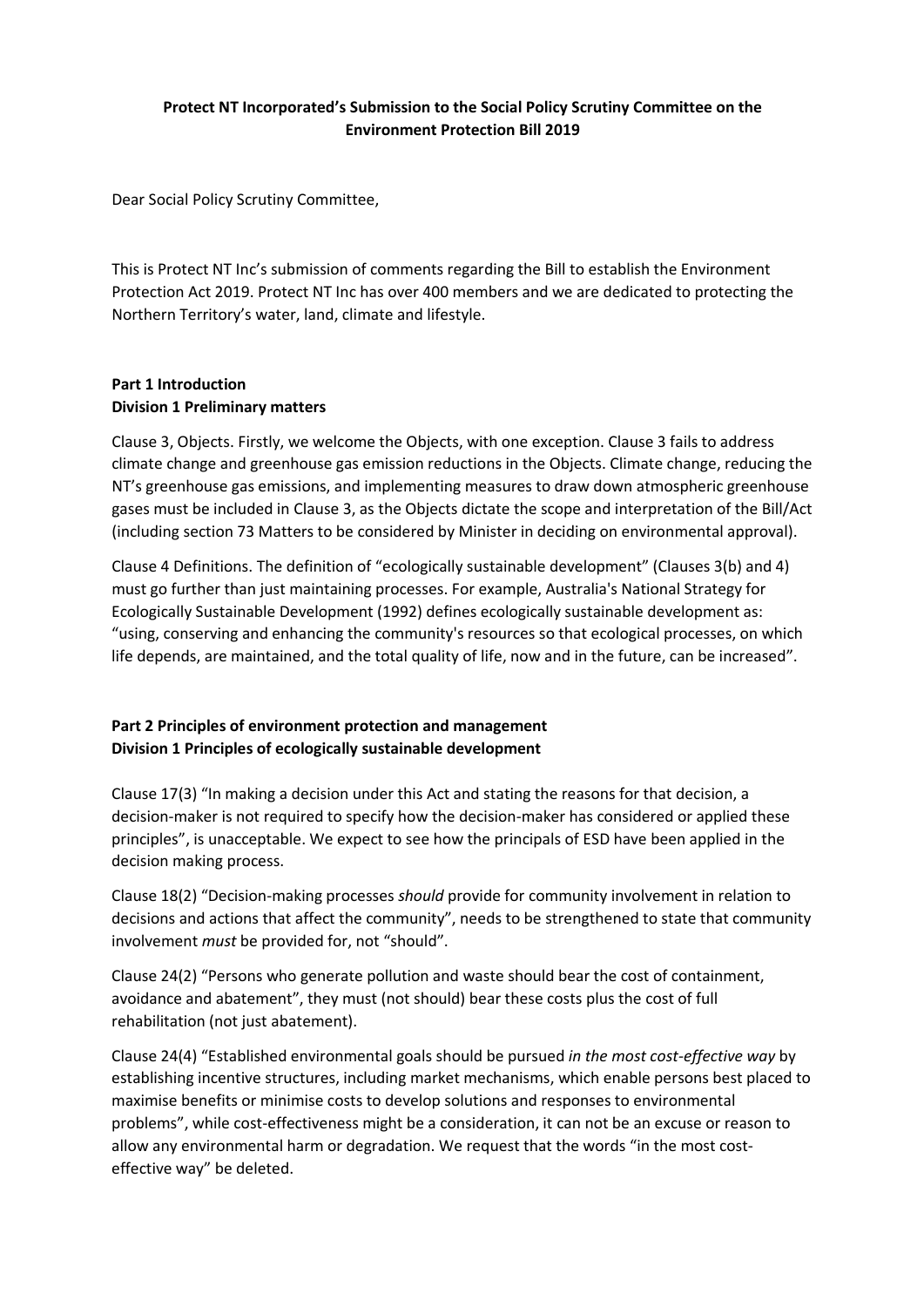## **Part 3 Environment protection declarations Division 2 Protected environmental areas and prohibited actions**

While we welcome Clause 35, Temporary declaration of protected environmental area, we object to Clause 35(3), "A temporary declaration must not be made in respect of an area within 3 months after the day on which a previous temporary declaration affecting that area expires, unless it relates to a different matter". We request 35(3) be removed as we can envision several scenarios where 35(3) could lead to environmental harm.

## **Part 4 Environmental impact assessment process Division 1 Purpose of environmental impact assessment process**

Clause 43, General duty of proponents. While "A proponent of an action has the following general duties under an environmental impact assessment process", they must demonstrate how they meet these duties. Protect NT Inc encourages and applauds genuine community consultation, but regularly receive feed back from members that they have been excluded from consultation processes. The EPA Act 2019 must describe and enforce genuine consultation with all impacted and interested parties. This must also be included in decision making under section 73.

# **Part 5 Environmental approvals**

# **Division 3 Decision of Minister on environmental approval**

Clause 73, Matters to be considered by Minister in deciding on environmental approval. This section must include the consideration of climate impacts and green house gas emissions. It must also include proof of genuine community consultation.

# **Part 6 Environmental offsets**

Clauses 125 and 126 raise serious concerns for us. Much controversy surrounds the concept that environmental harm in one area can be offset by conservation or remedial work in another area. Offsets must not be used to make unacceptable developments acceptable.

# **Part 7 Financial provisions**

## **Division 1 Environment protection bonds.**

We applaud this Division and sincerely hope that the bond amounts are not underestimated as has occurred in the past (eg Rum Jungle, etc). The bonds must reflect the true total cost of remediation and rehabilitation long into the future and at increased future rates of cost.

Division 2 Environment protection levy, while we have not seen how this levy will be calculated, we welcome it also.

We also support Division 3 Environment protection funds.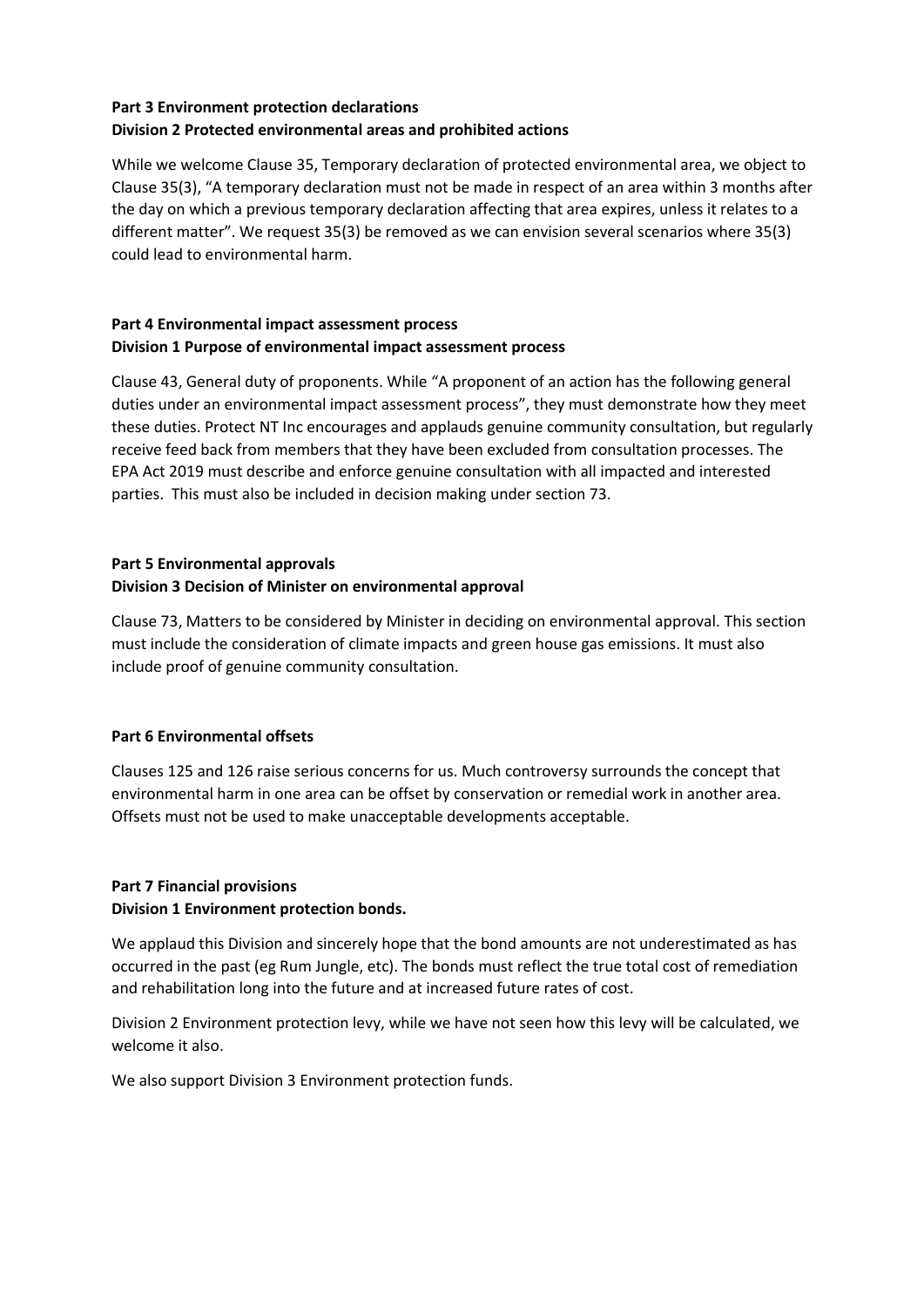### **Part 12 Review of decisions**

We were expecting to see a section detailing merits review included in this Part, as promised by the Pepper Inquiry recommendations. We hope the merits review omission from this Bill is just an oversight and it will be included in the Act.

**Listed below are the Recommendations made in the Pepper Inquiry's Final Report which still need to be included in the EPA Act 2019.** The page numbers refer to the Pepper Inquiry's Final Report)

#### **Recommendation 14.21**

That as part of the environmental assessment and approval process for all exploration and production approvals, the Minister be required to consider the cumulative impacts of any proposed onshore shale gas activity. (p.418)

#### **Recommendation 14.24**

That prior to the granting of any further production approvals, merits review be available in relation to decisions under the Petroleum Act and Petroleum Environment Regulations including, but not limited to, decisions made in relation to the granting of all EMPs.

That, at a minimum, the following third parties have standing to seek merits review:

• proponents (that is, gas companies) seeking a permit, approval, application, licence or permission to engage in onshore shale gas activity;

- persons who are directly or indirectly affected by the decision;
- members of an organised environmental, community or industry group;
- Aboriginal Land Councils;

• Registered Native Title Prescribed Body Corporate and registered claimants under the Native Title Act;

• local government bodies; and

• persons who have made a genuine and valid objection during any assessment or approval process. That an independent body, such as NTCAT, be given jurisdiction to hear merits review proceedings in relation to any onshore shale gas industry. (p.421)

#### **Recommendation 14.23**

That prior to the grant of any further exploration approvals, the Petroleum Act and Petroleum Environment Regulations be amended to allow open standing to challenge administrative decisions made under these enactments. (p.419)

### **Recommendation 14.24**

That prior to the granting of any further production approvals, merits review be available in relation to decisions under the Petroleum Act and Petroleum Environment Regulations including, but not limited to, decisions made in relation to the granting of all EMPs.